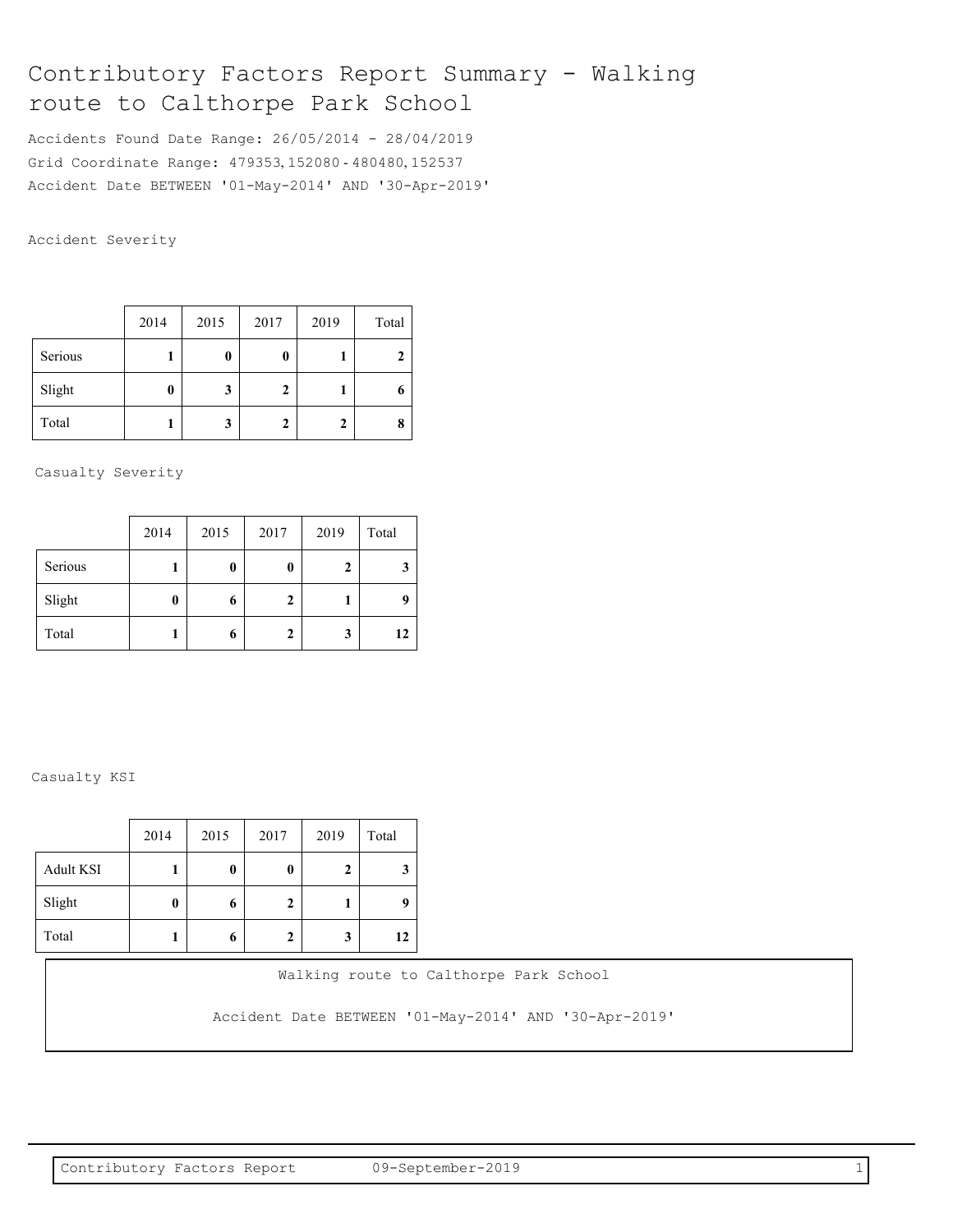Accident Date BETWEEN '01-May-2014' AND '30-Apr-2019'

| $\texttt{Accident Reference:} 140184912$            | Serious                            |  | C46 THE STREET JW C400 CROOKHAM RD CROOKHAM VILLAGE |                          |                         | Accident 1 of 8 |                        |
|-----------------------------------------------------|------------------------------------|--|-----------------------------------------------------|--------------------------|-------------------------|-----------------|------------------------|
| Monday 26/05/2014 23:40                             | Grid Coords 480008/152372          |  |                                                     | Daylight Dark/lights lit |                         |                 |                        |
| Surface Wet/Damp                                    | Weather Raining without high winds |  |                                                     |                          |                         |                 |                        |
| Contributory Factors                                |                                    |  |                                                     |                          | Participant Confidence  |                 | Did a police           |
| 501 Impaired by alcohol (Driver/Rider - Impairment) |                                    |  |                                                     |                          | Vehicle 001 Very likely |                 | officer attend?<br>Yes |

### **Accident Description**

CAR1 TRAV SE THE STREET WITH INTOXICATED DRIVER COLLIDED WITH THE SOUTHERN SIDE OF THE CANAL BRIDGE.

#### **Vehicles**

| 1 Car                         | Going ahead other |                                 |         | Skid                                            | Positive | NW to SE                 | Male Age 37     |
|-------------------------------|-------------------|---------------------------------|---------|-------------------------------------------------|----------|--------------------------|-----------------|
|                               |                   |                                 |         |                                                 |          |                          |                 |
|                               |                   |                                 |         |                                                 |          |                          |                 |
| Casualties                    |                   |                                 |         |                                                 |          |                          |                 |
| 1 Driver or Rider             |                   | Serious Vehicle no.1            | Male 37 |                                                 |          |                          |                 |
|                               |                   |                                 |         |                                                 |          |                          |                 |
| Accident Reference: 150045346 |                   | Slight                          |         | C46 GALLY HILL RD O/S NUMBER 47 CHURCH CROOKHAM |          |                          | Accident 2 of 8 |
|                               |                   |                                 |         |                                                 |          |                          |                 |
|                               |                   |                                 |         |                                                 |          |                          |                 |
| Sunday 08/02/2015 17:46       |                   | Grid Coords 480480/152080       |         |                                                 |          | Daylight Dark/lights lit |                 |
| Surface Dry                   |                   | Weather Fine without high winds |         |                                                 |          |                          |                 |

Yes **officer attend?** Vehicle 001 Possible Vehicle 002 Very likely 408 Sudden braking (Driver/Rider - Error) 406 Failed to judge other person's path/speed (Driver/Rider - Error)

# **Accident Description**

CAR1 TRAV NW GALLY HILL RD BRAKED HARD DUE TO AN OBJECT IN ROAD, CAR2 FOLLOWING FAILED TO STOP AND COLLIDED INTO THE REAR OF CAR1

#### **Vehicles**

| 1 Car                           | Stopping               | No skid   | Negative | SE to NW | Female Age 32 |
|---------------------------------|------------------------|-----------|----------|----------|---------------|
| 2 Car                           | Going ahead other      | No skid   | Negative | SE to NW | Male Age 25   |
| Casualties<br>1 Driver or Rider | Vehicle no.1<br>Slight | Female 32 |          |          |               |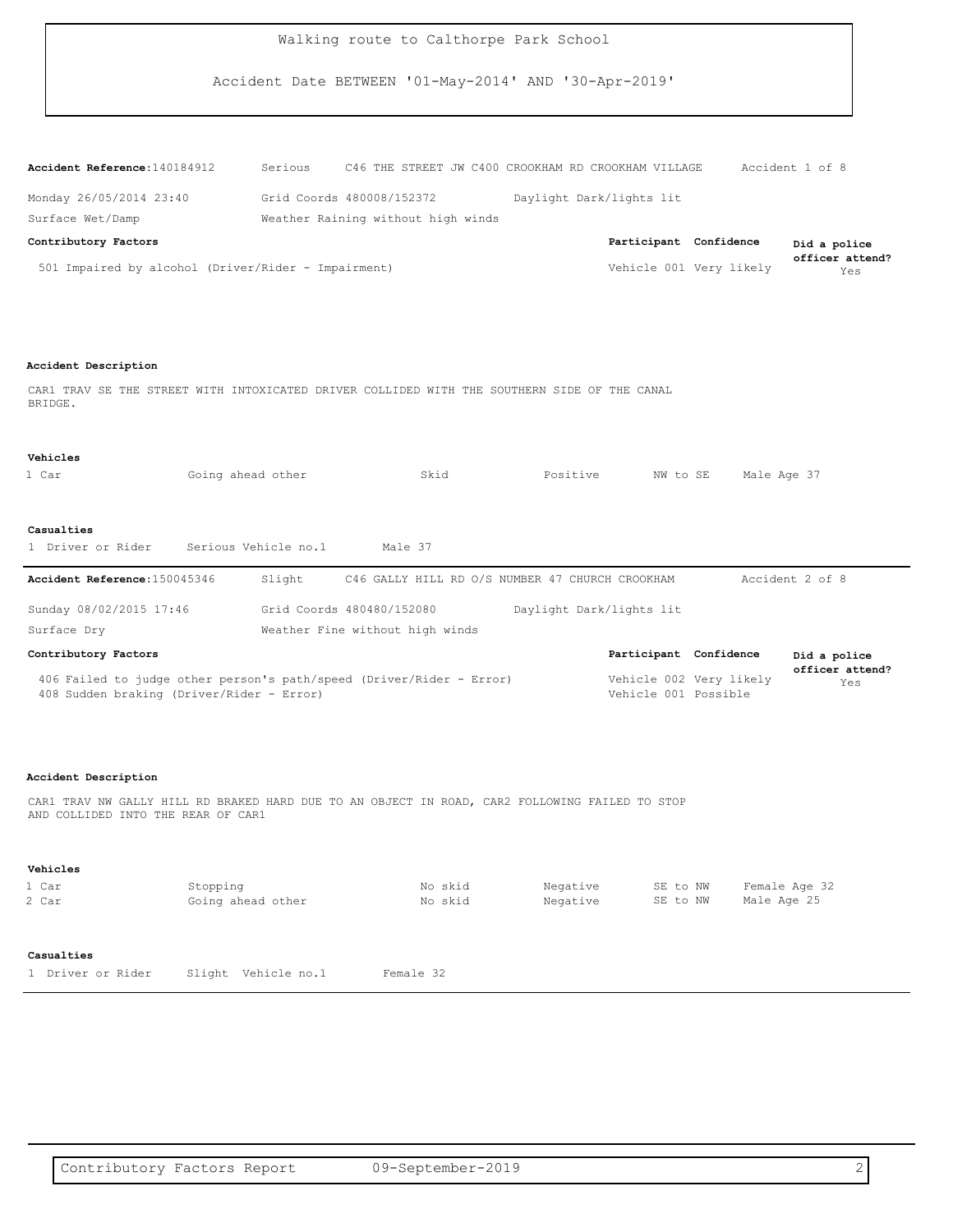Accident Date BETWEEN '01-May-2014' AND '30-Apr-2019'

| Accident Reference: 150161211                                                                                                                                                                                                                                                                                                                                                |               | Slight                                     | HAMPSHIRE          |                      | THE STREET AT JUNCTION WITH CRONDALL ROAD, CROOKHAM, |                                                  |                                                                                                                                                       | Accident 3 of 8                 |
|------------------------------------------------------------------------------------------------------------------------------------------------------------------------------------------------------------------------------------------------------------------------------------------------------------------------------------------------------------------------------|---------------|--------------------------------------------|--------------------|----------------------|------------------------------------------------------|--------------------------------------------------|-------------------------------------------------------------------------------------------------------------------------------------------------------|---------------------------------|
| Wednesday 13/05/2015 13:15                                                                                                                                                                                                                                                                                                                                                   |               | Grid Coords 479367/152520                  |                    |                      | Daylight Daylight                                    |                                                  |                                                                                                                                                       |                                 |
| Surface Dry                                                                                                                                                                                                                                                                                                                                                                  |               | Weather Fine without high winds            |                    |                      |                                                      |                                                  |                                                                                                                                                       |                                 |
| Contributory Factors                                                                                                                                                                                                                                                                                                                                                         |               |                                            |                    |                      |                                                      |                                                  | Participant Confidence                                                                                                                                | Did a police<br>officer attend? |
| 302 Disobeyed give way or stop sign markings (Driver/Rider - Injudicious)<br>306 Exceeding speed limit (Driver/Rider - Injudicious)<br>401 Junction overshoot (Driver/Rider - Error)<br>405 Failed to look properly (Driver/Rider - Error)<br>406 Failed to judge other person's path/speed (Driver/Rider - Error)<br>306 Exceeding speed limit (Driver/Rider - Injudicious) |               |                                            |                    |                      |                                                      |                                                  | Vehicle 001 Very likely<br>Vehicle 001 Possible<br>Vehicle 001 Very likely<br>Vehicle 001 Very likely<br>Vehicle 001 Possible<br>Vehicle 002 Possible | Yes                             |
| Accident Description                                                                                                                                                                                                                                                                                                                                                         |               |                                            |                    |                      |                                                      |                                                  |                                                                                                                                                       |                                 |
| VEH 1 (CAR) TRAVELLING E ALONG CRONDALL ROAD TURNED RIGHT ONTO THE STREET INTO PATH OF VEH 2<br>(MINIBUS) TRAVELLING NW ALONG THE STREET CAUSING VEH 2 TO COLLIDE WITH OFFSIDE VEH 1.                                                                                                                                                                                        |               |                                            |                    |                      |                                                      |                                                  |                                                                                                                                                       |                                 |
| Vehicles                                                                                                                                                                                                                                                                                                                                                                     |               |                                            |                    |                      |                                                      |                                                  |                                                                                                                                                       |                                 |
| 1 Car<br>2 Minibus                                                                                                                                                                                                                                                                                                                                                           | Turning right | Going ahead right hand bend                |                    | No skid<br>No skid   | Negative<br>Negative                                 |                                                  | W to SE<br>SE to NW                                                                                                                                   | Female Age 45<br>Male Age 55    |
| Casualties                                                                                                                                                                                                                                                                                                                                                                   |               |                                            |                    |                      |                                                      |                                                  |                                                                                                                                                       |                                 |
| 1 Driver or Rider                                                                                                                                                                                                                                                                                                                                                            |               | Slight Vehicle no.1                        |                    | Female 45            |                                                      |                                                  |                                                                                                                                                       |                                 |
| 2 Passenger<br>3 Passenger                                                                                                                                                                                                                                                                                                                                                   |               | Slight Vehicle no.2<br>Slight Vehicle no.2 | Male 22<br>Male 35 |                      |                                                      |                                                  |                                                                                                                                                       |                                 |
| 4 Passenger                                                                                                                                                                                                                                                                                                                                                                  |               | Slight Vehicle no.2                        |                    | Female 27            |                                                      |                                                  |                                                                                                                                                       |                                 |
|                                                                                                                                                                                                                                                                                                                                                                              |               |                                            |                    |                      |                                                      |                                                  |                                                                                                                                                       |                                 |
| Accident Reference: 150165014                                                                                                                                                                                                                                                                                                                                                |               | Slight                                     |                    |                      | THE STREET OUTSIDE OF PEEBLES, CROOKHAM, HAMPSHIRE   |                                                  |                                                                                                                                                       | Accident 4 of 8                 |
| Saturday 16/05/2015 13:14                                                                                                                                                                                                                                                                                                                                                    |               | Grid Coords 479828/152409                  |                    |                      | Daylight Daylight                                    |                                                  |                                                                                                                                                       |                                 |
| Surface Dry                                                                                                                                                                                                                                                                                                                                                                  |               | Weather Fine without high winds            |                    |                      |                                                      |                                                  |                                                                                                                                                       |                                 |
| Contributory Factors                                                                                                                                                                                                                                                                                                                                                         |               |                                            |                    |                      |                                                      |                                                  | Participant Confidence                                                                                                                                | Did a police                    |
| 602 Careless/Reckless (Driver/Rider - Behaviour)<br>306 Exceeding speed limit (Driver/Rider - Injudicious)                                                                                                                                                                                                                                                                   |               |                                            |                    |                      |                                                      |                                                  | Vehicle 001 Very likely<br>Vehicle 001 Very likely                                                                                                    | officer attend?<br>Yes          |
| Accident Description<br>VEH 1 (CAR) TRAVELLING SE ALONG THE STREET CROSSES OVER THE CENTRAL LINE AND COLLIDES WITH VEH<br>2 (CAR) TRAVELLING IN THE OPPOSITE DIRECTION.                                                                                                                                                                                                      |               |                                            |                    |                      |                                                      |                                                  |                                                                                                                                                       |                                 |
|                                                                                                                                                                                                                                                                                                                                                                              |               |                                            |                    |                      |                                                      |                                                  |                                                                                                                                                       |                                 |
| Vehicles                                                                                                                                                                                                                                                                                                                                                                     |               |                                            |                    |                      |                                                      |                                                  |                                                                                                                                                       |                                 |
| 1 Car<br>2 Car                                                                                                                                                                                                                                                                                                                                                               |               | Going ahead other<br>Going ahead other     |                    | Skid<br>Skid & $O/T$ |                                                      | Not requested NW to SE<br>Not requested SE to NW |                                                                                                                                                       | Male Age 28<br>Male Age 55      |
| Casualties                                                                                                                                                                                                                                                                                                                                                                   |               |                                            |                    |                      |                                                      |                                                  |                                                                                                                                                       |                                 |
| 1 Driver or Rider                                                                                                                                                                                                                                                                                                                                                            |               | Slight Vehicle no.2                        | Male 55            |                      |                                                      |                                                  |                                                                                                                                                       |                                 |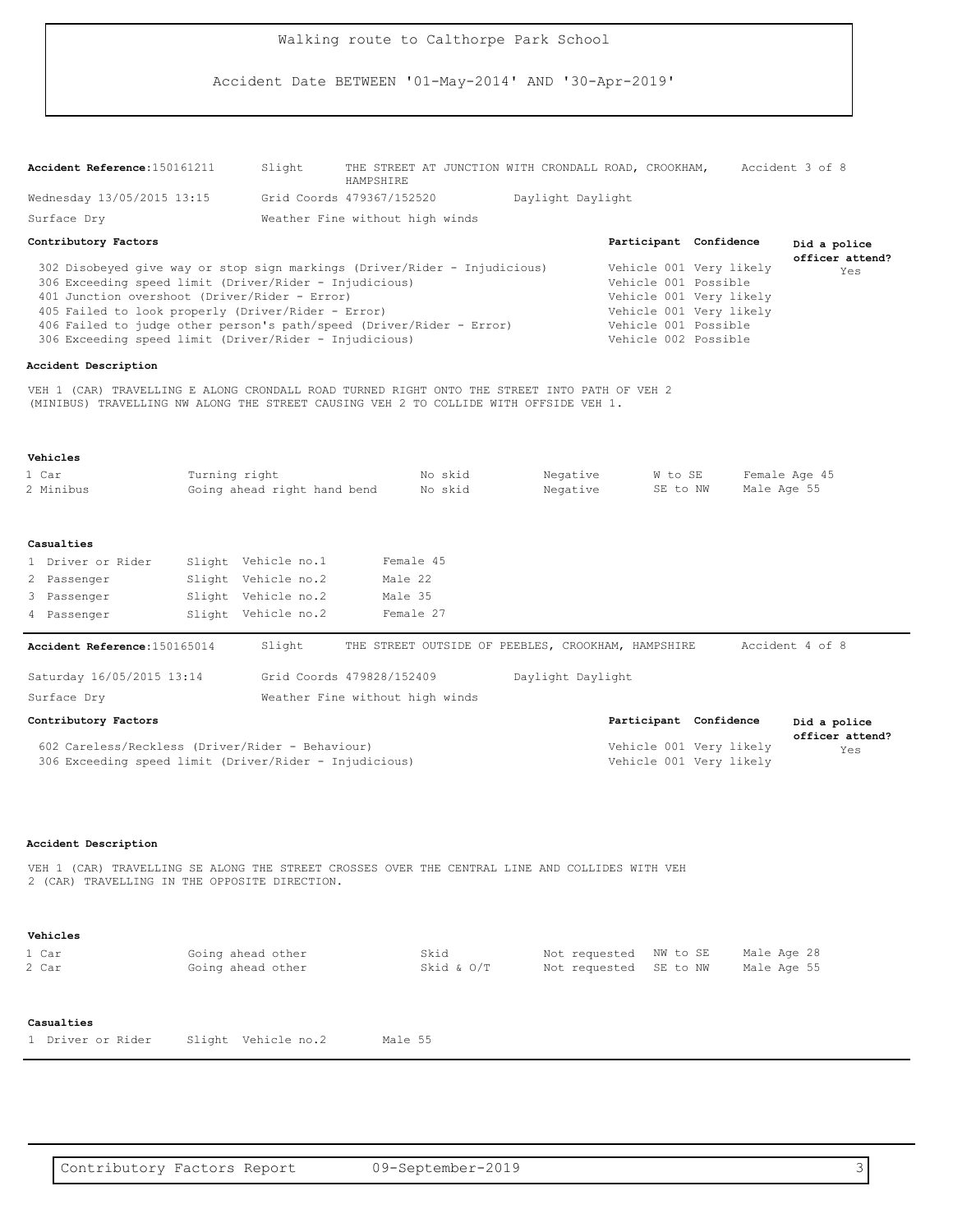Accident Date BETWEEN '01-May-2014' AND '30-Apr-2019'

| Accident Reference: 44170135661 | Slight                          |  |                   | C46 THE STREET JW C400 CROOKHAM RD CROOKHAM VILLAGE |                         | Accident 5 of 8        |
|---------------------------------|---------------------------------|--|-------------------|-----------------------------------------------------|-------------------------|------------------------|
| Tuesday 11/04/2017 16:15        | Grid Coords 479994/152381       |  | Daylight Daylight |                                                     |                         |                        |
| Surface Dry                     | Weather Fine without high winds |  |                   |                                                     |                         |                        |
| Contributory Factors            |                                 |  |                   |                                                     | Participant Confidence  | Did a police           |
| 999 Other (Special Codes)       |                                 |  |                   |                                                     | Vehicle 001 Very likely | officer attend?<br>Yes |

#### **Accident Description**

CAR1 TRAV SE THE STREET, DRIVER SNEEZES AND CROSSES TO OPPOSITE SIDE OF C/WAY INTO THE PATH OF CAR2 TRAV NW AND COLLIDES.

#### **Vehicles**

| 1 Car | Going ahead other | No skid | Negative | NW to SE | Male Age 55 |
|-------|-------------------|---------|----------|----------|-------------|
| 2 Car | Going ahead other | No skid | Negative | SE to NW | Male Age 58 |

#### **Casualties**

|  | 1 Driver or Rider |  |  |  | Slight Vehicle no.2 |  | Male 58 |  |
|--|-------------------|--|--|--|---------------------|--|---------|--|
|--|-------------------|--|--|--|---------------------|--|---------|--|

503 Fatigue (Driver/Rider - Impairment)

| Accident Reference: 44170495750                                           | Slight | GALLY HILL ROAD OUTSIDE OF NUMBER 65, CHURCH<br>CROOKHAM, HAMPSHIRE |                          |  |                         | Accident 6 of 8        |
|---------------------------------------------------------------------------|--------|---------------------------------------------------------------------|--------------------------|--|-------------------------|------------------------|
| Friday 22/12/2017 17:00                                                   |        | Grid Coords 480323/152177                                           | Daylight Dark/lights lit |  |                         |                        |
| Surface Dry                                                               |        | Weather Fine without high winds                                     |                          |  |                         |                        |
| Contributory Factors                                                      |        |                                                                     |                          |  | Participant Confidence  | Did a police           |
| 505 Illness or disability, mental or physical (Driver/Rider - Impairment) |        |                                                                     |                          |  | Vehicle 001 Very likely | officer attend?<br>Yes |

Vehicle 001 Very likely

#### **Accident Description**

VEH 1 (CAR) TRAVELLING NW ALONG FALLY HILL ROAD, FAILS TO SEE AND COLLIDES WITH THE REAR OF VEH 2 (CAR) PARKED, SHUNTING VEH 2 FORWARD INTO THE REAR OF VEH 3 (VAN) PARKED.

#### **Vehicles**

| 1 Car                  | Going ahead other | No skid | Not provided SE to NW |        | Female Age 72          |
|------------------------|-------------------|---------|-----------------------|--------|------------------------|
| 2 Car                  | Parked            | No skid | Not contacted         | Parked | Not traced Age<br>$-1$ |
| $3$ Van/Goods $<$ 3.5t | Parked            | No skid | Not contacted         | Parked | Not traced Age<br>$-1$ |

# **Casualties**

1 Driver or Rider Slight Vehicle no.1 Female 72